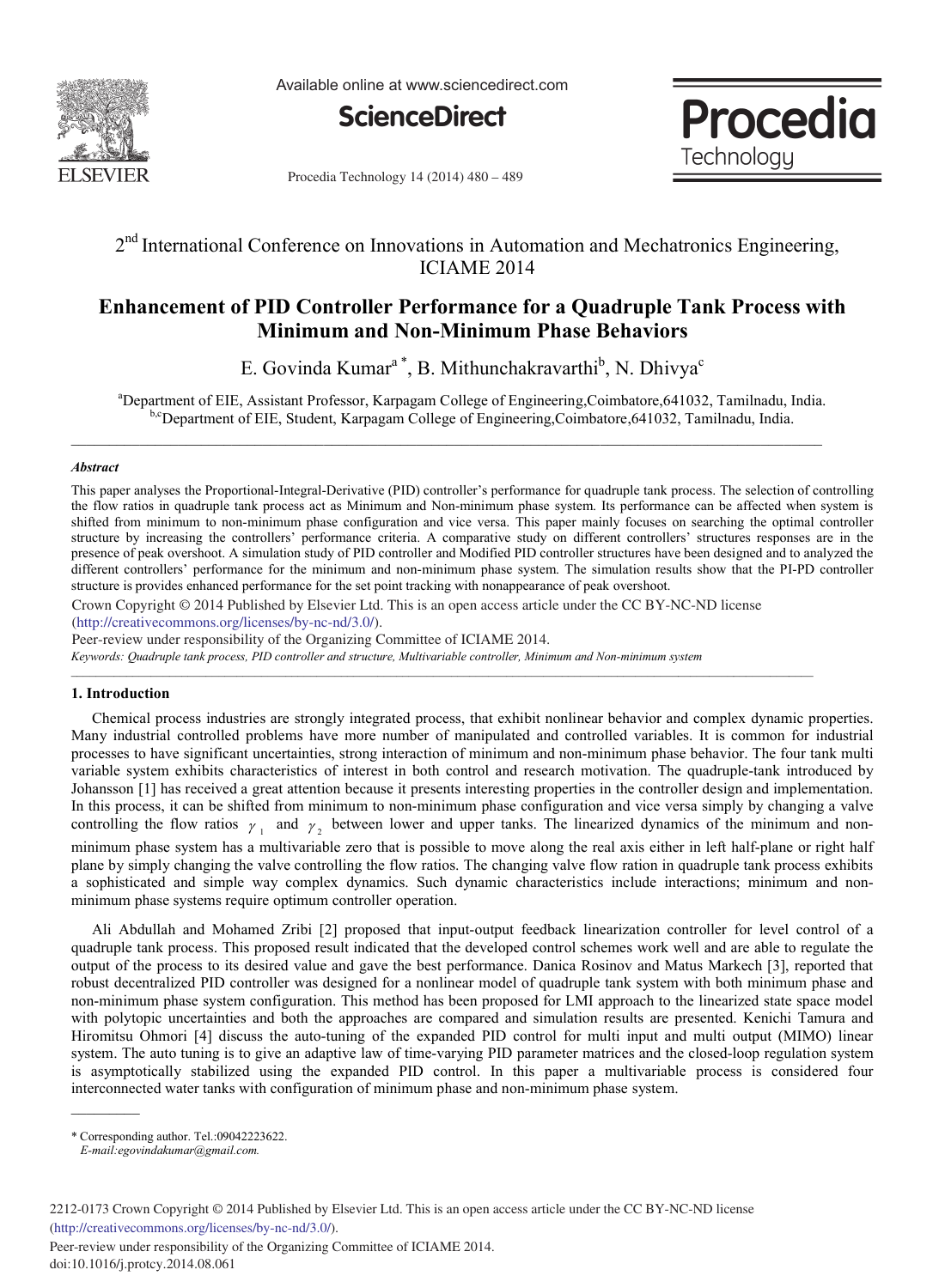| Nomenclature |  |
|--------------|--|
|--------------|--|

- *A* Cross-section of tank
- *a* Cross-section of the outlet hole of tank
- *h* Water level in tank
- *g* Acceleration of gravity
- *k* Flow corresponding to pump
- *Fin* Input flow of tank
- *Fout* Output flow of tank
- *A* Area of the tank
- *R* Output flow of tank
- *h1* Liquid level inside tank 1
- *h*<sub>2</sub> Liquid level inside tank 2
- *h3* Liquid level inside tank 3
- *h4* Liquid level inside tank 4
- *V* Volume of the tank
- $T_d$  Dead time of input flow
- *g* gravitational constant
- *Kp* Proportional gain constant
- *Ki* Integral gain constant
- *Kd* Derivative gain constant
- *Ti* Integral time constant
- *Td* Derivative time constant
- *u* Controller output
- *e* Error signal
- *y* Actual liquid level inside the tank
- *G* Process transfer function matrix

#### **Greek Symbols**

 $\gamma$ , Divides flow from pump 2 to the tanks 2 and 3

## **Abbreviations**

| ΡI           | Proportional-Integral            |
|--------------|----------------------------------|
| <i>PID</i>   | Proportional-Integral-Derivative |
| 7N           | Ziegler-Nichols                  |
| <b>FOPDT</b> | First order plus dead time       |
| <b>MIMO</b>  | Multi-input and Multi-output     |

K Yamada [5] discussed that a designing method for modified PID control for minimum phase systems using the parameterization of all proper stabilizing controllers for linear minimum phase systems. The adequate controller structure is used system presents of minimum and non-minimum phase behavior that arises due to the multivariable nature of the problem. For this reason the quadruple tank has been used with different PID controller structure and to analyze the performance of the control techniques. Takaaki Hagiwara and Kou Yamada [6], this paper reported that a design method of modified PID controllers for MIMO plants. This paper deals that PID controller structure is the most widely used one in industrial applications. This method has been to guarantee the stability of PID control system in MIMO plants and the admissible sets of proportional, integrator and derivative parameters are used to guarantee the stability of PID control system.

The objective of the work is to design and implement a different form of PID controller structure and robust control analysis for a multivariable four tank level control process. The designs are demonstrated on a quadruple tank level control process with two inputs and two outputs. The aim of this work is to analyze some different PID controller structure of multivariable control systems. The control methodologies are PI, PID,PI-D, I-PD and PI-PD controllers. The five control algorithms are comparatively